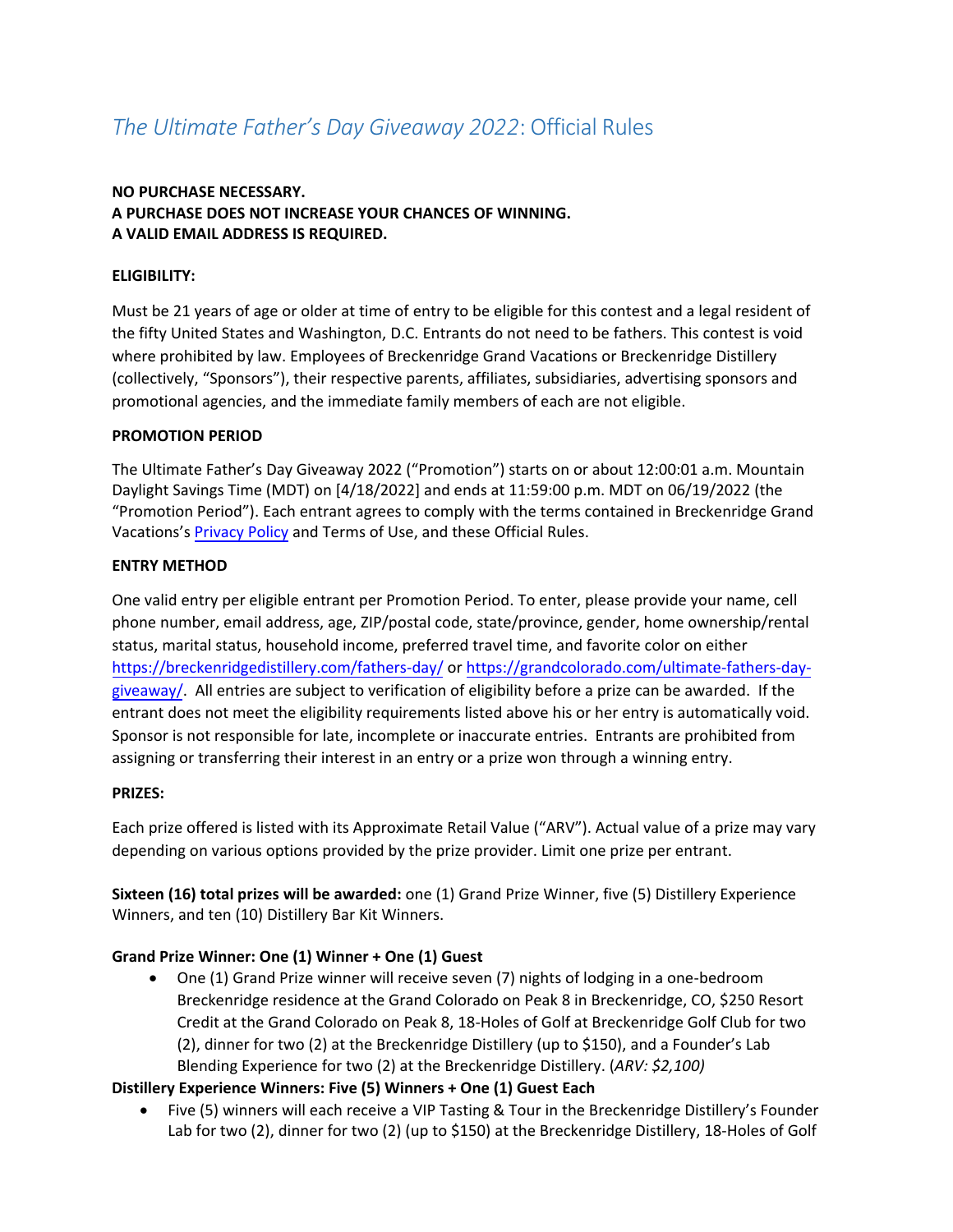at Breckenridge Golf Club for two (2), twelve (12) Titleist Golf Balls, and one (1) Breckenridge Distillery Swag Bag. *(Approximate Retail Value "ARV": \$800)*

# **Distillery Bar Kit Winners: Ten (10) Winners, One Kit Per Winner**

• Ten (10) winners will each receive one (1) bottle of Breckenridge Rum Cask Finish (shipped through Reserve Bar), two (2) Breckenridge Distillery rocks glasses, two (2) Glen Carin tasting glasses, and one (1) Distillery ice mold. *(ARV: \$120)*

Lodging at the Grand Colorado on Peak 8, golf at Breckenridge Golf Club, Breckenridge Distillery Experience, tours, and dinner reservations are redeemable through 08/31/2023. Reservations for Breckenridge Distillery experiences must be booked at least two (2) weeks in advance. Lodging, golf, and Breckenridge Distillery Experience, tours and dinner reservations are based on promotional availability. Lodging and Distillery VIP Experience reservations are not available during holidays or peak times, including but not limited to: 7/3/22 – 7/4/22, 9/2/22 – 9/5/22, 11/23/22 – 11/27/22, 12/22/22 – 1/2/23, 1/13/23 – 1/16/23, 2/17/23 – 2/20/23, 3/10/23 – 3/31/23, 5/26/23 – 5/29/23, 7/3/23 – 7/4/23.

# **SELECTION OF WINNERS**

Prize winners will be selected in a random drawing by Breckenridge Grand Vacations on or around June 21, 2022. Answers to the questions on this entry this entry form do not affect chances of winning. Odds of winning depend on the total number of entries received.

Each potential winner is subject to verification and compliance with these Official Rules. If there is a dispute as to the identity of an online entrant, the prize will be awarded to the authorized account holder for the email address. "Authorized account holder" means the natural person to whom the email address is assigned by the Internet service provider, online service provider, or other organizations (e.g., business, educational institution, etc.) that is responsible for assigning email addresses for the domain associated with the submitted email address.

Sponsor reserves the right to disqualify any entrant or winner and may refuse to award a prize to a person who is not eligible or has violated a rule, gained unfair advantage in the Promotion, or obtained winner status using fraudulent means. If a winner is found to be ineligible or disqualified for any reason, an alternative winner will be selected from a separate random drawing. To receive a copy of the name of the Winner, mail a self-addressed, stamped envelope to be received by June 19, 2022, to Breckenridge Grand Vacations: The Ultimate Father's Day Giveaway, Attn: Marketing Department, 100 S. Main Street, Breckenridge, CO 80424.

# **WINNER NOTIFICATION:**

On or before 06/21/2022 Breckenridge Distillery or Breckenridge Grand Vacations or a company acting on their behalf will attempt to notify potential winner(s) by telephone and email. Neither the Sponsors nor any other entity shall have any responsibility or liability for failure to provide notice, including but not limited to, due to a participant's failure to provide accurate or correct contact information, notices lost in transfer, or notices diverted to spam, junk, promotion or other email folders. If a winner is unreachable after five (5) days, or if that winner is unavailable for prize fulfillment, an alternate winner will be selected at random from the pool of eligible entrants. If Sponsor(s) cannot find an eligible winner for the prize, that prize will not be awarded. Each potential winner may be required to furnish proof of eligibility, including but not limited to proof of identification.

# **PUBLICITY RELEASE:**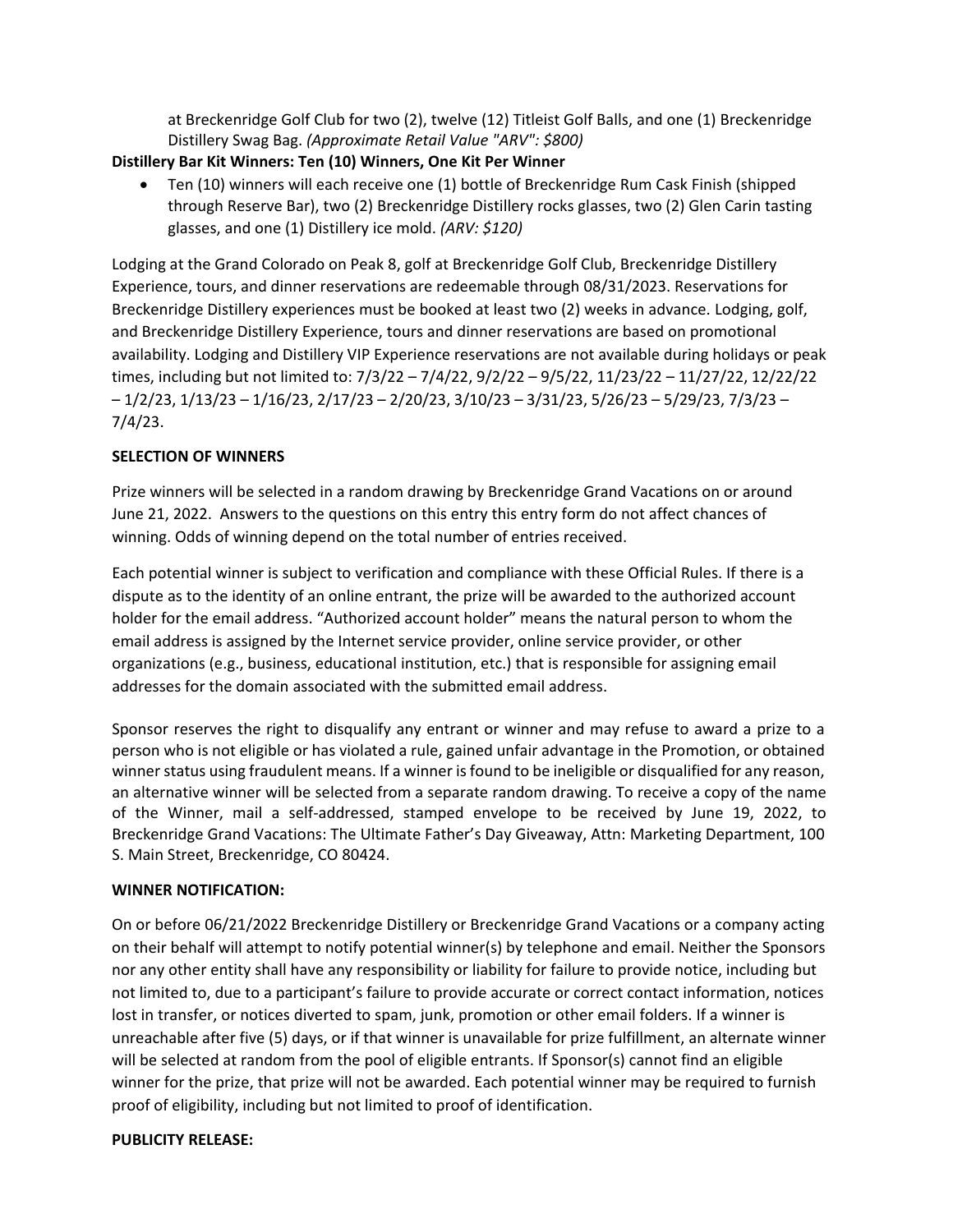Subject to applicable law, the winner(s) irrevocably grants the Sponsors and each of their licensees, and its and their successors, assigns and sub-licensees the right and permission to use theirname, voice, likeness and/or biographical material for advertising, promotional and/or publicity purposes in connection with the Promotion, in all forms of media and by all manners (now and hereafter known), and on and in connection with related products, services, advertising and promotional materials (now known or hereafter developed), worldwide, in perpetuity, without any obligation, notice or consideration except for the awarding of the Prize to the winner. Entrants agreenot to issue any publicity concerning the Sponsors.

### **CONDITIONS:**

Breckenridge Grand Vacations and Breckenridge Distillery reserves the right to substitute any prize with another prize of equal or greater value. Contest entrants agree to abide by the terms of these Official Rules and by the decisionsof the contest commissioners, which are final on all matters pertaining to the contest. Entrantsfurther grant to Breckenridge Grand Vacations the right to use and publish their proper name and state onlineand in print, or any other media, in connection with the Contest.

By completing this registration and pressing "submit", you are giving Breckenridge Grand Vacations, Breckenridge Distillery, King's Creek Plantation, LLC, DBA Vacation Reservation Center and affiliates, Global Travel Network, InnSeason Resorts dba TripJoy Advantage, Discover Vacations LLC, the Co-Sponsors of this drawing shown on this display, and each of their agents, permission to contact you via telephone, SMS/text message, fax, email or mail at the address(es) number(s) provided, despite any inclusion of your name on a do not call/do not contact registry or list.

By clicking "submit" you expressly authorize Breckenridge Grand Vacations, Breckenridge Distillery, Creek Plantation, LLC, DBA Vacation Reservation Center and affiliates, Global Travel Network, InnSeason Resorts dba TripJoy Advantage, Discover Vacations LLC, to call me or send me recorded messages or SMS/text messages about their products using automated technology to your telephone/cellular number you entered above.

By accepting a prize, the winner agrees to indemnify, release and hold harmless the Sponsors, their parents, affiliates, subsidiaries, advertising and promotion agencies and their respective directors, officers, employees, representatives, and agents from any and all liability for any claims, injuries, loss or damage of any kind to person, including death, and property, arising in whole or in part, directly or indirectly, from acceptance, possession, use or misuse of a prize, participation in any Promotion or prize use related activity, or participation in this Promotion.

Breckenridge Grand Vacations and Breckenridge Distillery are not responsible for Internet crashes or slowdowns caused by network congestion, viruses, sabotage, satellite failures, phone line failures, electrical outages, natural disasters or acts of man or God.

The winner is unofficial until they have accepted the prize via phone or email. Each winner is responsible for all federal, state and local taxes and will be required to complete an IRS form W-9. Sponsor reserves the right to withhold prizes until completed form W-9 is received.

This contest is not intended for gambling. If it is determined that a contestant is using the contest for gambling purposes they will be disqualified and reported to authorities.

Breckenridge Grand Vacations and Breckenridge Distillery reserves the right to change the rules at any time.